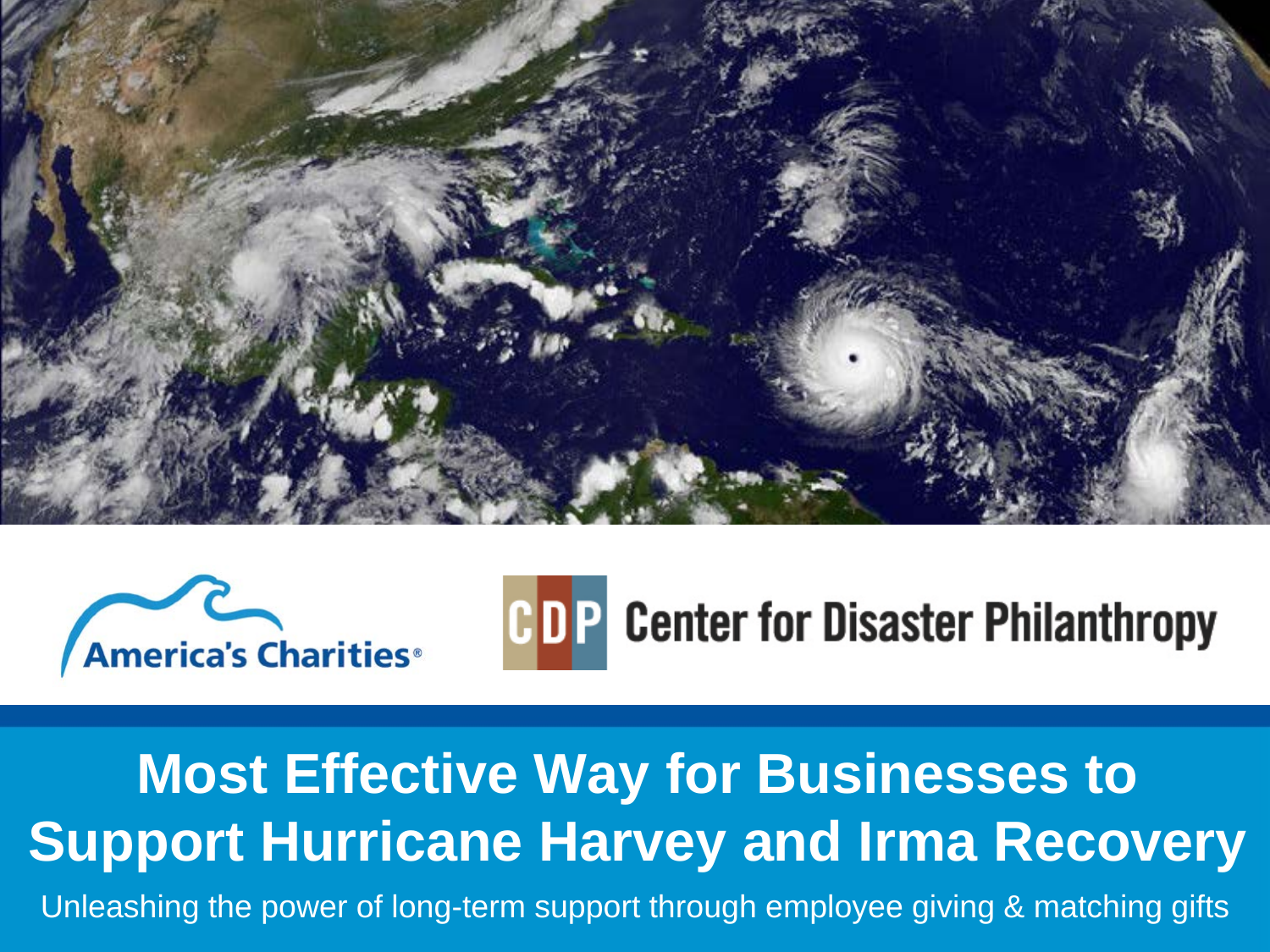

1

2

3

#### Importance of Long Term Disaster Recovery Support

America's Charities Disaster Recovery Fund presented by Center for Disaster Philanthropy

Leveraging Employee Giving and Matching Gifts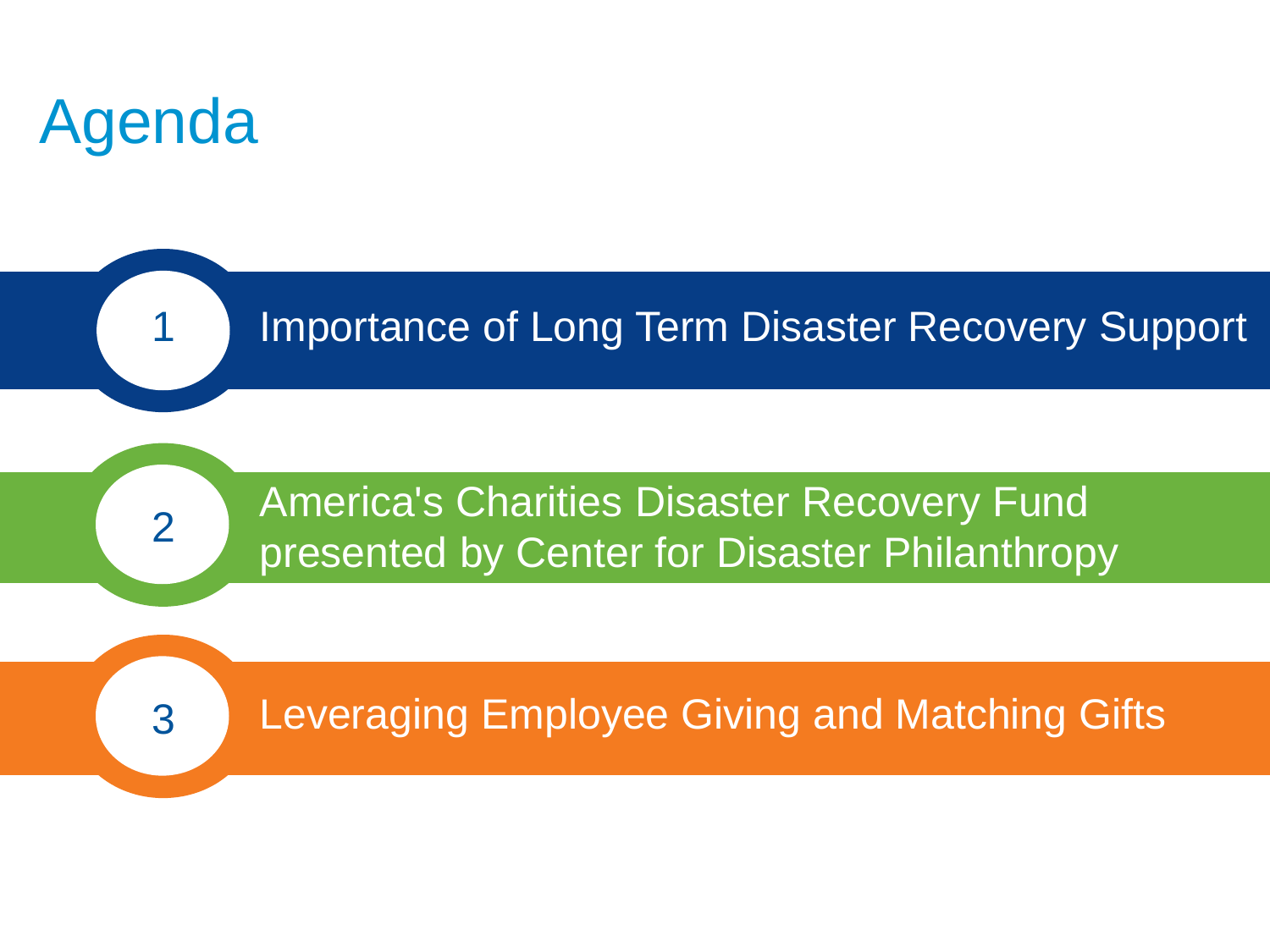





**James E. Starr President and CEO America's Charities** **Robert G. Ottenhoff President and CEO Center for Disaster Philanthropy** 



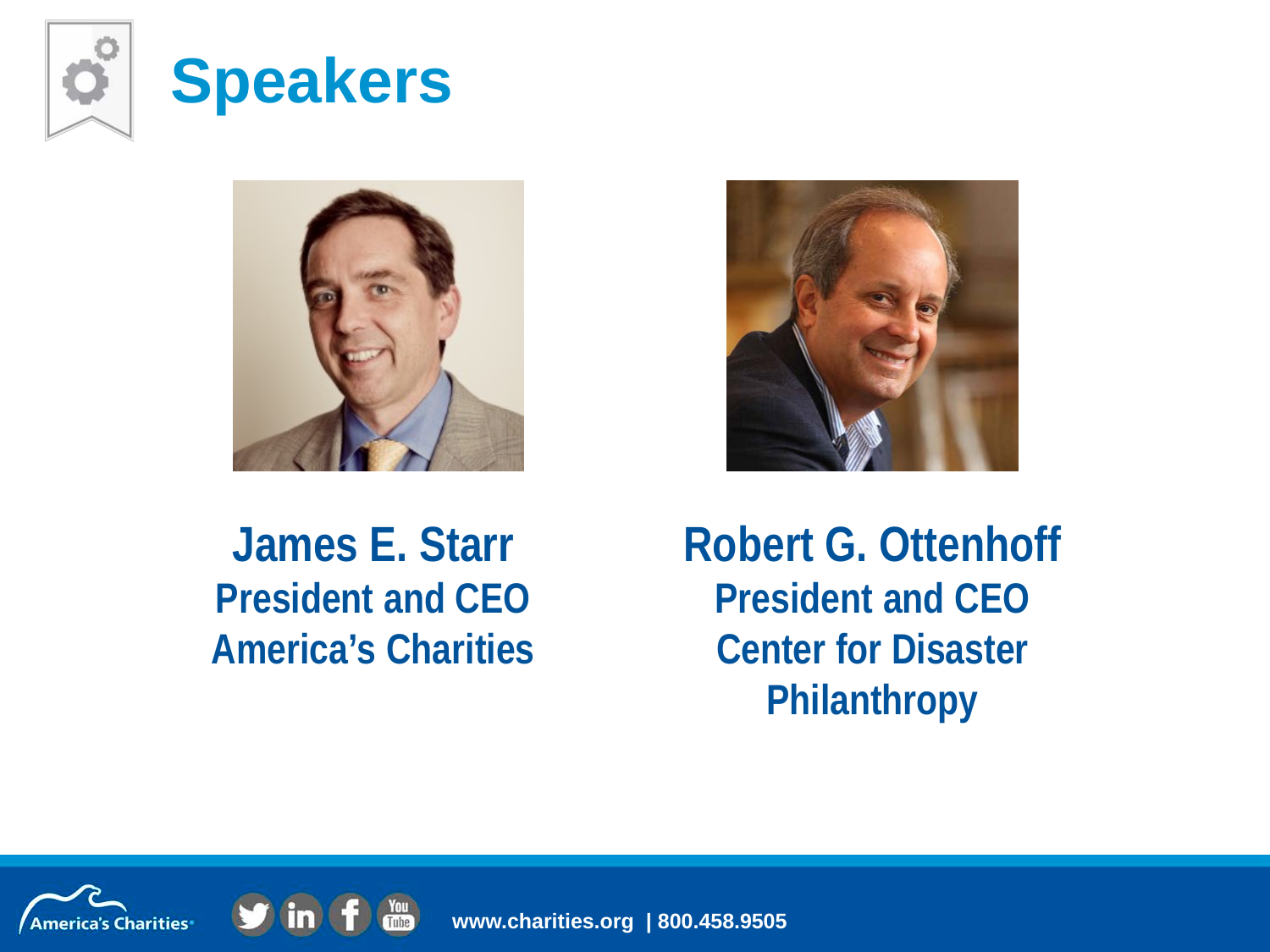## **Companies Have Embraced Civic Duty to Respond to Disasters**

#### **Hurricane Harvey (August 2017)**

• Companies have pledged more than \$157 million to Hurricane Harvey relief efforts as of September 3rd

#### **Hurricane Sandy (2012)**

• Raised \$141 million within the first six months in business aid

#### **Hurricane Katrina and Rita (2005)**

• Raised more than \$1 billion in business aid within the first six months of each disaster







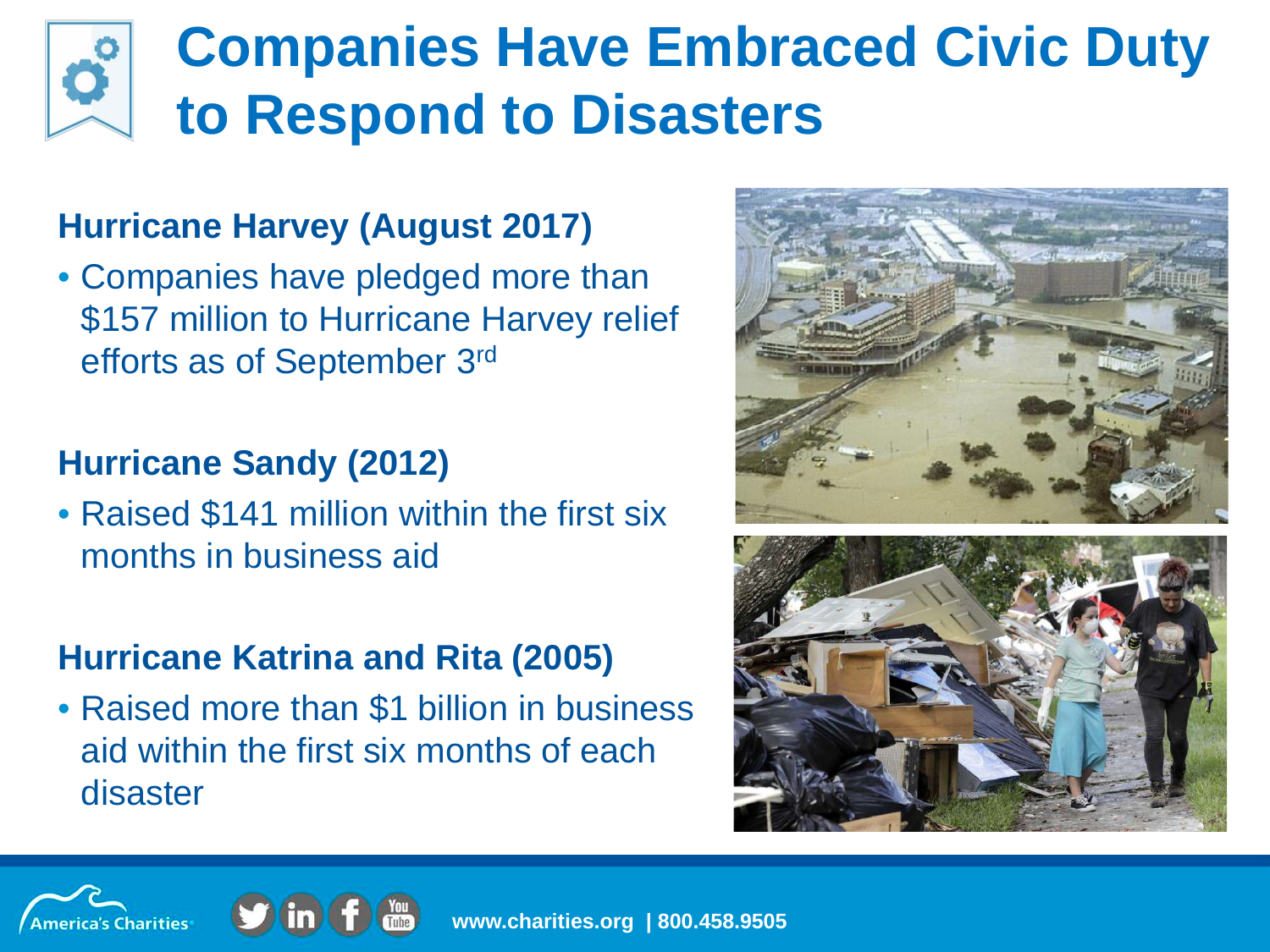

## **Importance of Embracing Long Term Disaster Recovery Support**

- About **70 to 80 percent** of money donated in the wake of a disaster goes to **immediate relief** efforts.
- The long-term costs of Hurricane Harvey are likely to exceed \$30 billion when impacts on agricultural, energy, and labor sectors are accounted for, and **full recovery will take years**.





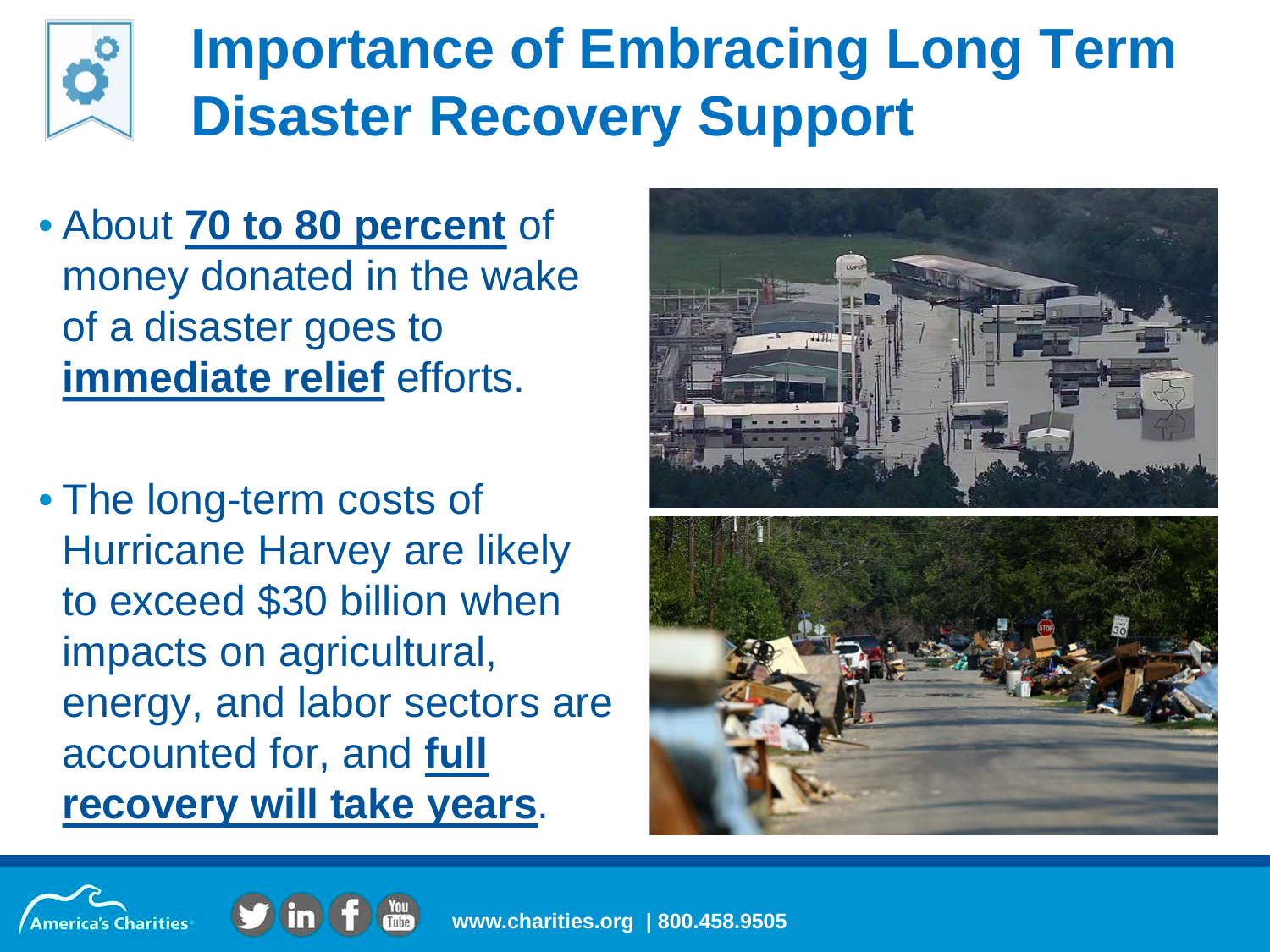How can you **support long-term recovery efforts?**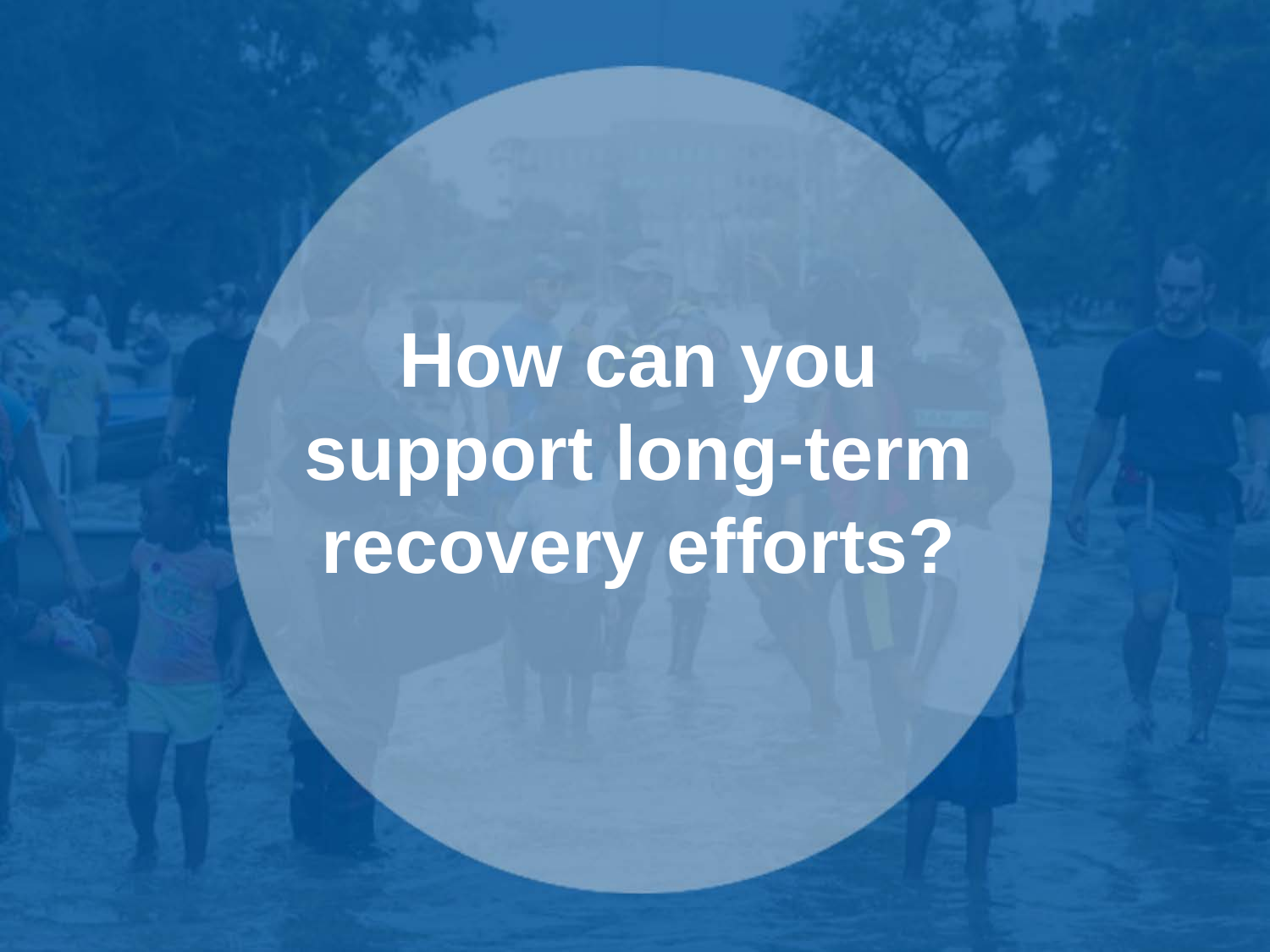

#### **Objective:**

- Empower donors to give immediately
- 2. Identify where funding gaps are and where money will be most effective
- 3. Provide strategic support for the long-term needs of communities impacted by major disasters



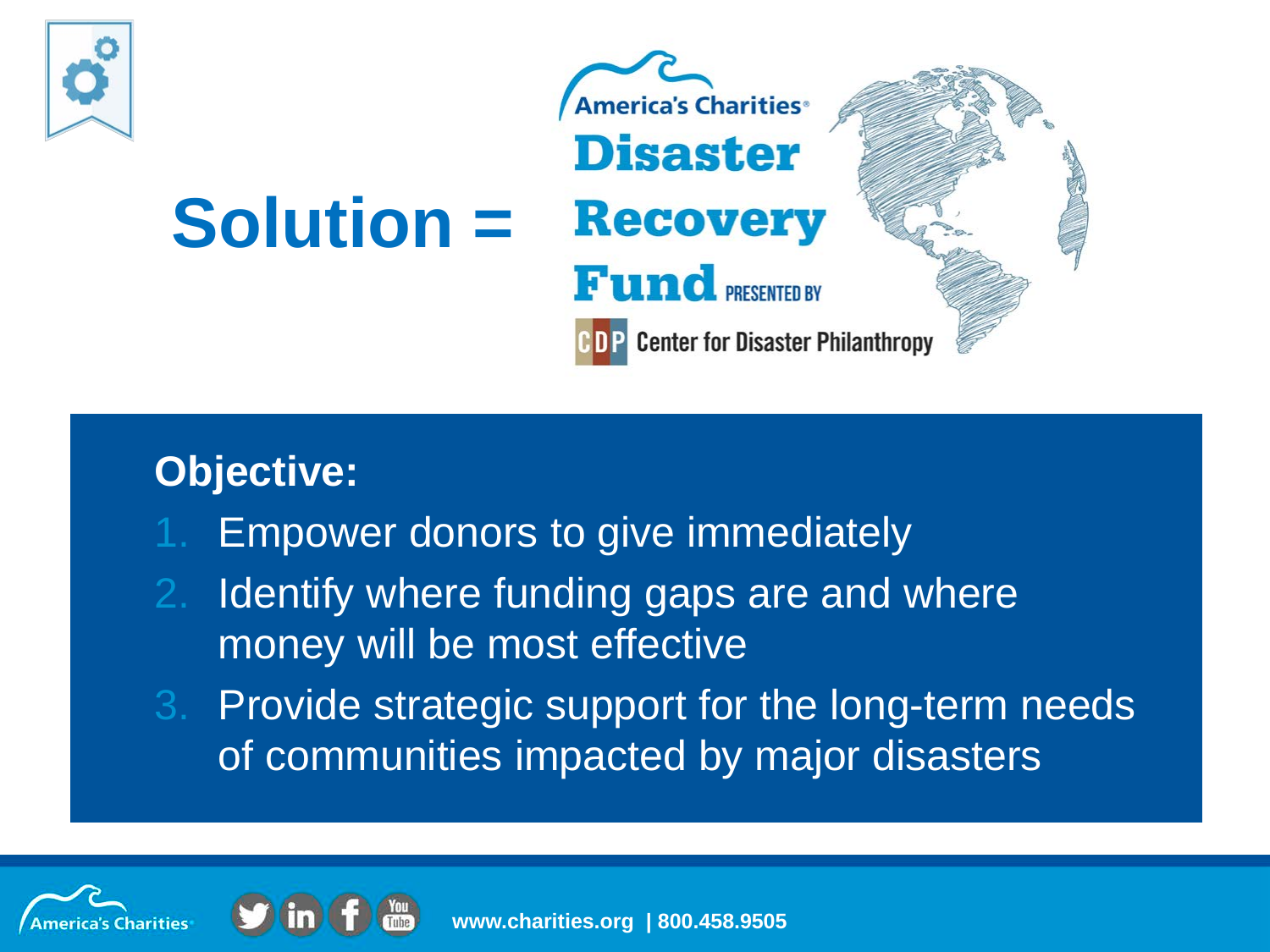## **Leveraging Employee Giving and Matching Gift Programs**

- When companies respond to disasters, they build a tremendous amount of good will externally and internally.
- Employees view their employers as facilitators and multipliers for their own philanthropic efforts. *(Source: 2016 Cone Communications Employee Engagement Study)*
- Nearly one half (46%) of employees report that they donate through employee-giving programs. *(Source: America's Charities Snapshot 2017)*
- Employees value company supported programs, including employer match (58%). *(Source: America's Charities Snapshot 2017)*



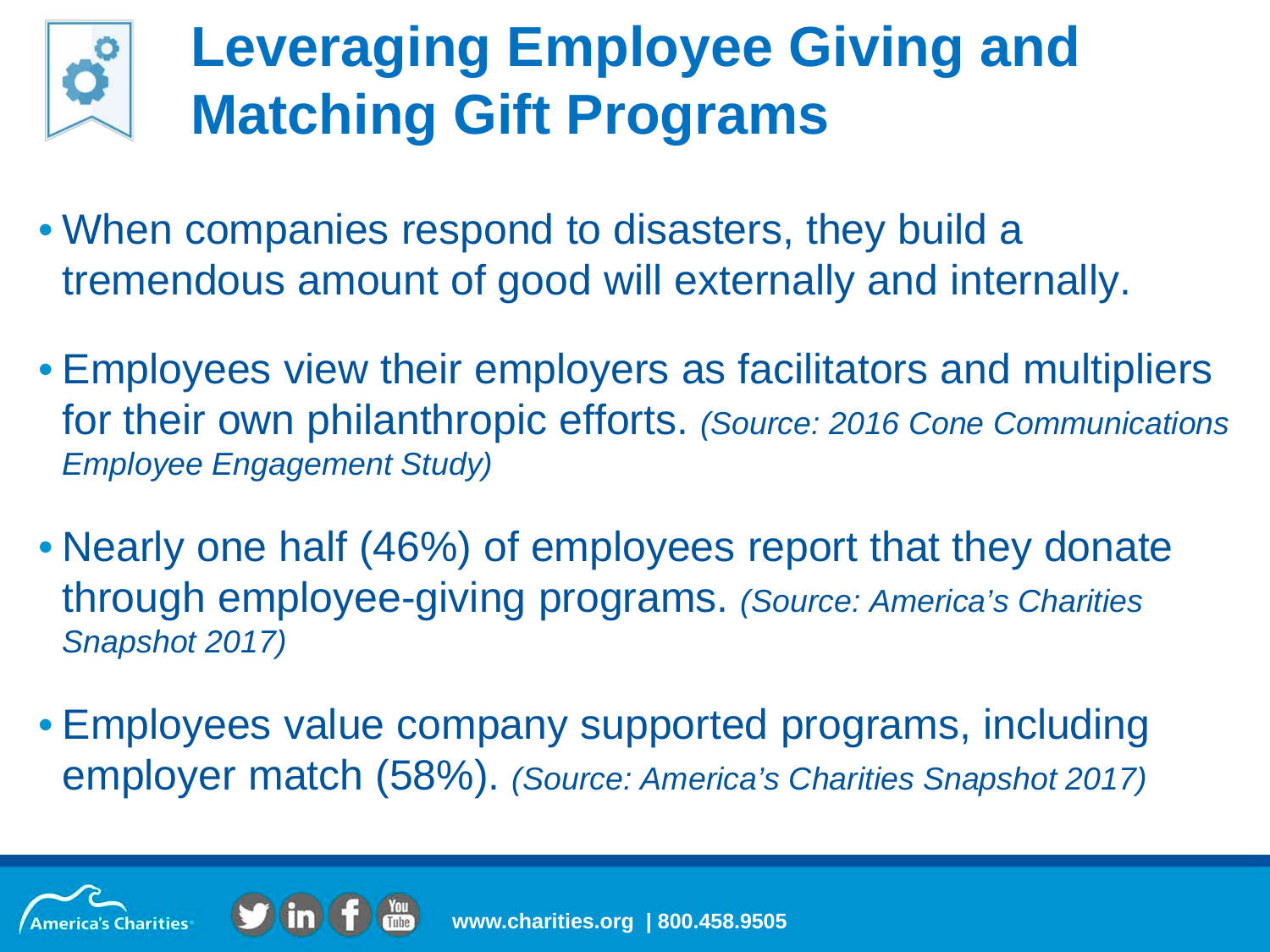## **How can I get started?**



#### **Email:**  BusinessDevelopment@charities.org

**Visit:** www.charities.org/contact or www.charities.org/funds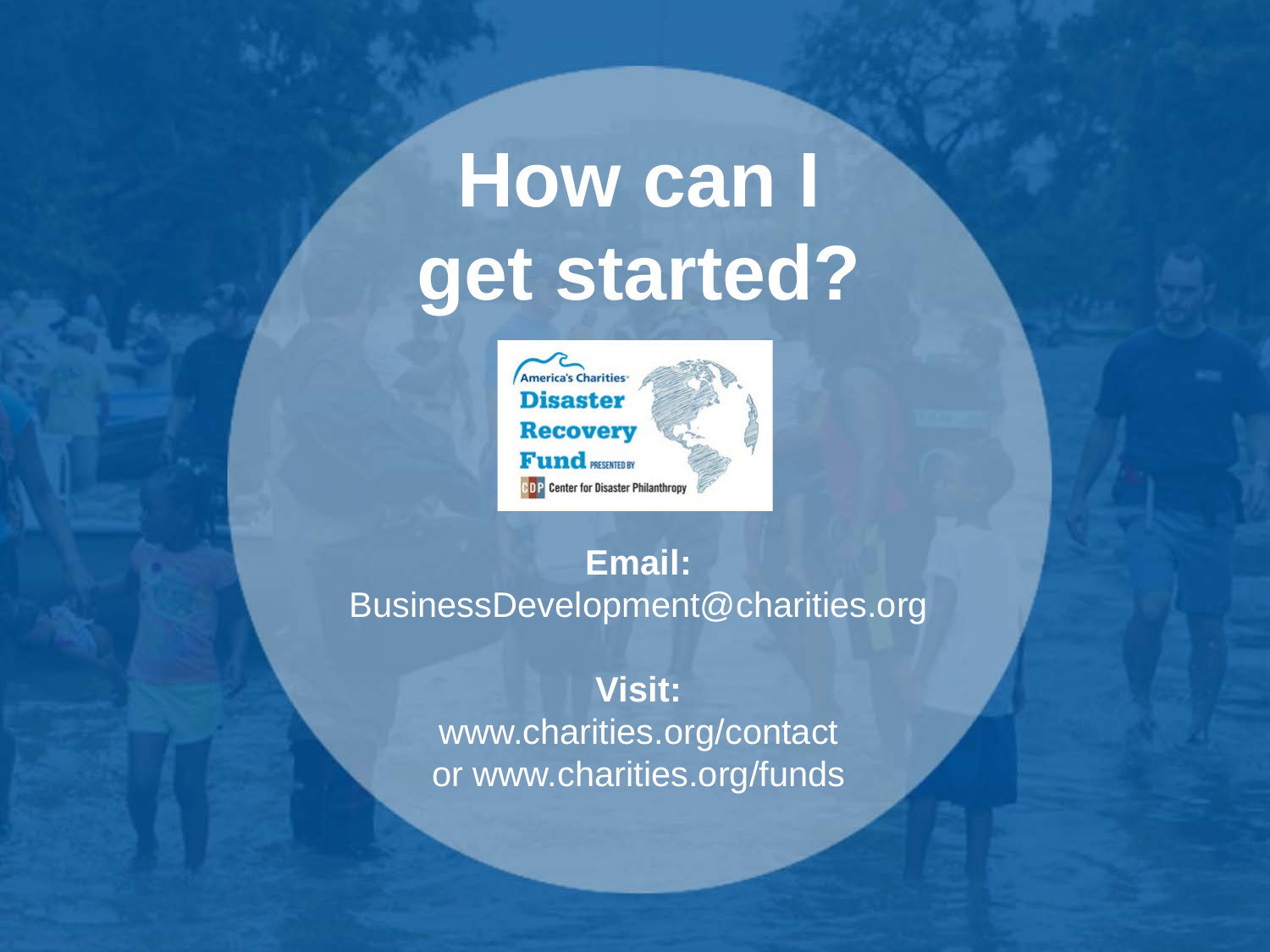

## **More Resources to Help You Take Action:**

- The Disaster Philanthropy Playbook, Collaborating with FEMA, HUD, State and [Local Governments guide, offers innovative practices and key takeaways on ho](http://link.email.dynect.net/link.php?DynEngagement=true&H=UvL%2BUTX4HmCMy%2BAkbY8i27tXRXvL3WZRD49FwLqwgW3jp2FJvA%2Bi0Ukl2Ymyi908ZiS/DZfrd4mF8E/xaIOlzlPWaVEY03ZgEWryX5CqjPMpLBbCL2AKGQ%3D%3D&G=0&R=https://app.hatchbuck.com/TrackLinkClick?ID2%3D8gPiedOHDarlPodV0C1bDzUrKt4JXwBNh7RzUyFyOBSa8HQoCaELqAw4nZxutHnS0&I=20170908221912.000001ddd41b@mail6-65-ussnn1&X=MHwxMTM2MTk0OjMwMjAxNzQ3OTsxfDExMzYxOTU6NDE2OTk2ODE7&S=IaxK640DfWtvyd-QmkttQR0gbYoSBwpDXi9j0lymEyg)w to strengthen relationships with FEMA and state and local emergency management personnel.
- The [Measuring the State of Disaster Philanthropy](http://link.email.dynect.net/link.php?DynEngagement=true&H=ltqmAiFyUus3V9RIZo7G2GvP5ZEKnzR2GJf36yV3Tq90eojjUhoSCC9KFkkWNeqBtYHiyeEgVRFGsfabwAIG1EZkD%2Bn1sVT91Aa/xS4fwBWggL/edHUlgg%3D%3D&G=0&R=https://app.hatchbuck.com/TrackLinkClick?ID2%3DrFlSuAxnmIYS9I3oCRk0ktjNsvC5bW8XzdBPrH7vVlrVdcb7bVkx-ZqVh4UhWV7W0&I=20170906144653.00000195cfeb@mail6-61-ussnn1&X=MHwxMTM2MTk0OjI5OTk1NjM3NDsxfDExMzYxOTU6NDE1MzkwNTM7&S=y_dEjqjsdkpB1nkDFSU6kEoa3UawDvMLCMVuw88HbJg) report offers a wealth of information on philanthropic activity. The most recent report found nearly 80 percent of funding went to immediate relief. Very little support goes to planning, preparation, mitigation, long-term recovery or building resilience – all activities that could lower deaths and destruction.
- [America's Charities Snapshot Report Series](https://www.charities.org/giving-trends) identifies current trends, attitudes and perceptions in employee workplace giving from the perspective of employers, nonprofits, and employee donors.
- [Contact America's Charities](https://www.charities.org/contact-employee-corporate-giving-engagement) for employee giving tools, matching gifts and funds management services, strategy development, and employee engagement support.



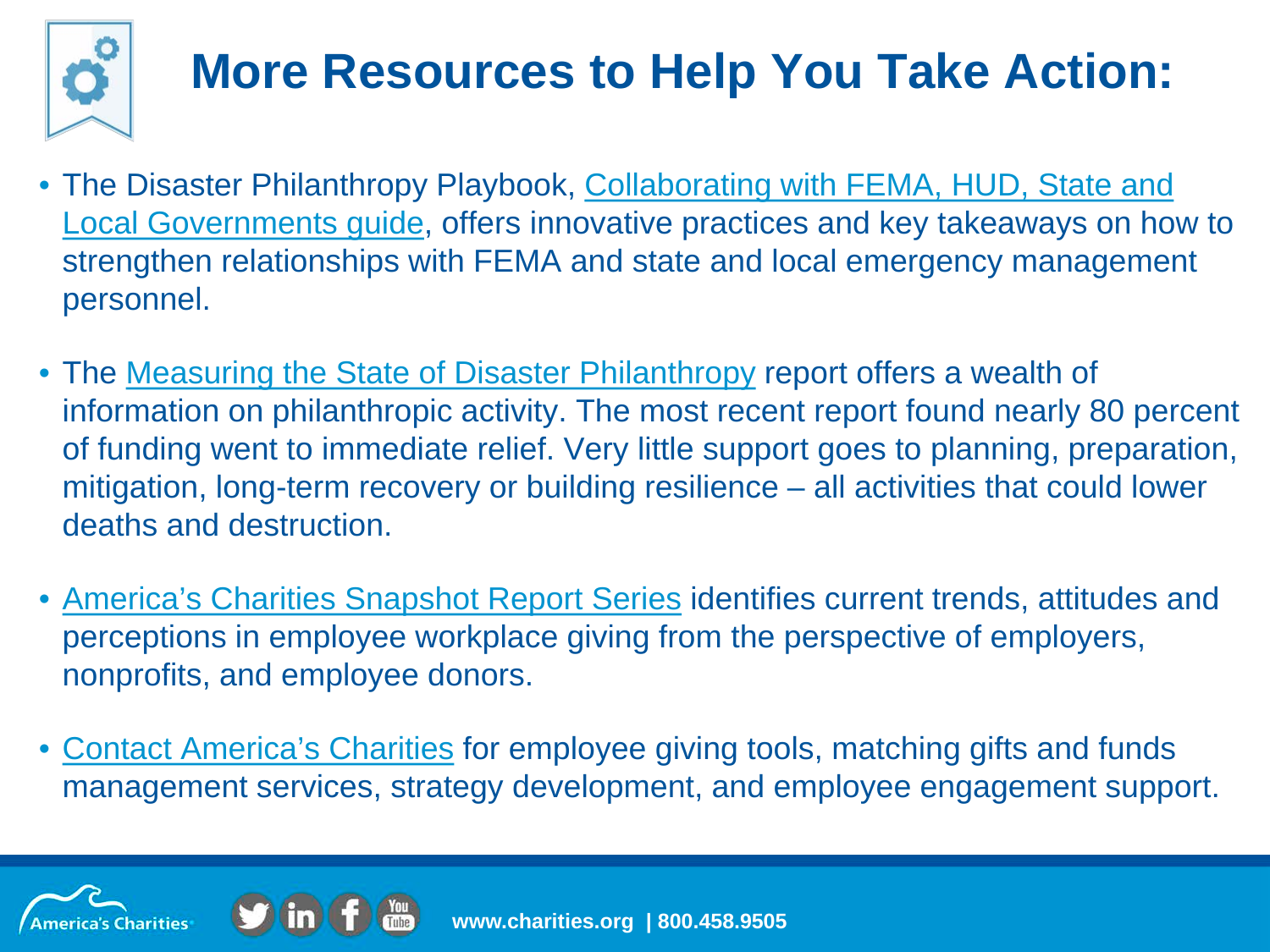# **THANK YOU! Have questions?**